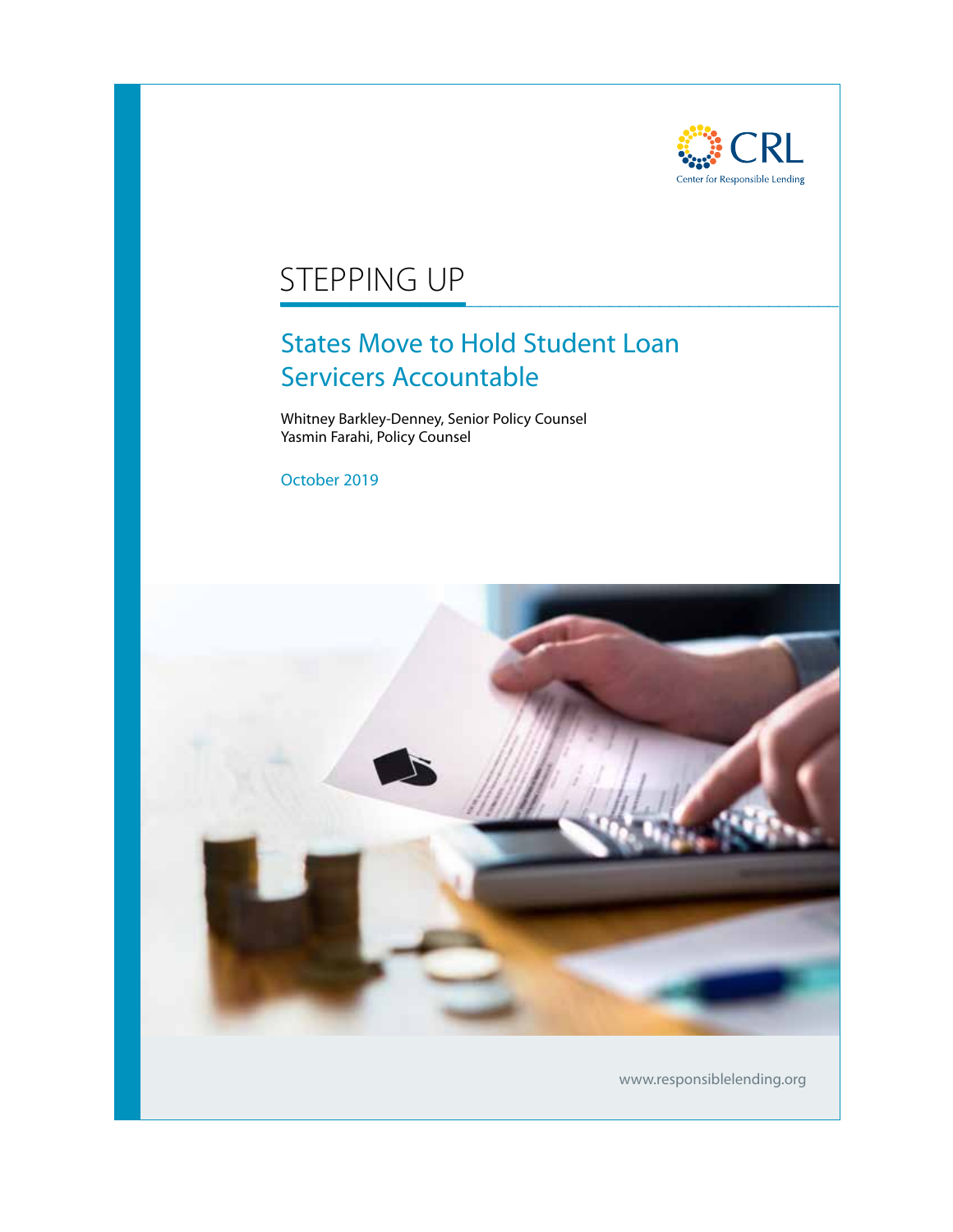Today, 44 million Americans are saddled with student loan debt. They currently owe over \$1.5 trillion—an amount which has more than doubled over the last decade. The causes of this exploding debt burden are many: increasing tuition, stagnant wages, the shifting role of federal government in student lending, divestment from higher education, and the growth in predatory for-profit colleges. Poor servicing practices, particularly placing borrowers in consecutive forbearances instead of appropriate income-driven repayment (IDR) plans, have also contributed to this explosive growth.

**Today, 44 million Americans are saddled with student loan debt. They currently owe over \$1.5 trillion—an amount which has more than doubled over the last decade.**

 $\mathbf{S}$ 

In this paper, we examine why and how states have stepped and should step up to address this crisis. With rollbacks on protections and enforcement at the federal level and widespread concerns about student loan debt and poor servicing practices, states are increasingly exercising their traditional police powers, implementing reforms to ensure their borrowers are treated fairly by student loan servicers. Having learned from pioneering states who led the way beginning in 2015, a new wave of state legislation passed in the 2019 legislative season provides strong consumer protections. These protections include common sense standards for servicers and increased avenues for meaningful enforcement against any actor engaged in harmful servicing practices in the states.

With these reforms being implemented, nearly 30% of outstanding student loan debt in the country is now held by borrowers from states where enhanced consumer protections are in place or are being implemented for student loan borrowers. As more states step up to ensure that consumers are treated fairly during the repayment of their student loans, they will be playing a crucial role in shaping the lives of millions of borrowers and the overall health of our economy.

# The Role of Servicers in the Student Loan Debt Crisis –––––––––––––––––––––––––––––––––––––––––––––––––––––––––––––––––––––––––

One critical piece of the \$1.5 trillion student debt puzzle are student loan servicing companies, which serve as the crucial link between borrowers and successful repayment of their loans. Among their responsibilities, servicers are tasked by both federal and private contracts with collecting student loan payments, putting borrowers into the right repayment plans, addressing delinquent loans until they are placed in default, or even discharging the debt when a student is eligible under federal law.

Poor servicing not only hurts borrowers, but the economy of the United States as a whole. Being placed in the right repayment program can allow struggling borrowers to pay back their student loan debt while continuing to care financially for themselves and their families. When borrowers unnecessarily default, they not only face credit consequences, but late fees and collection fees that make getting out of debt extremely more difficult. Further, taxpayers are paying twice to collect the loan—first for the failed servicing and then for the debt collection.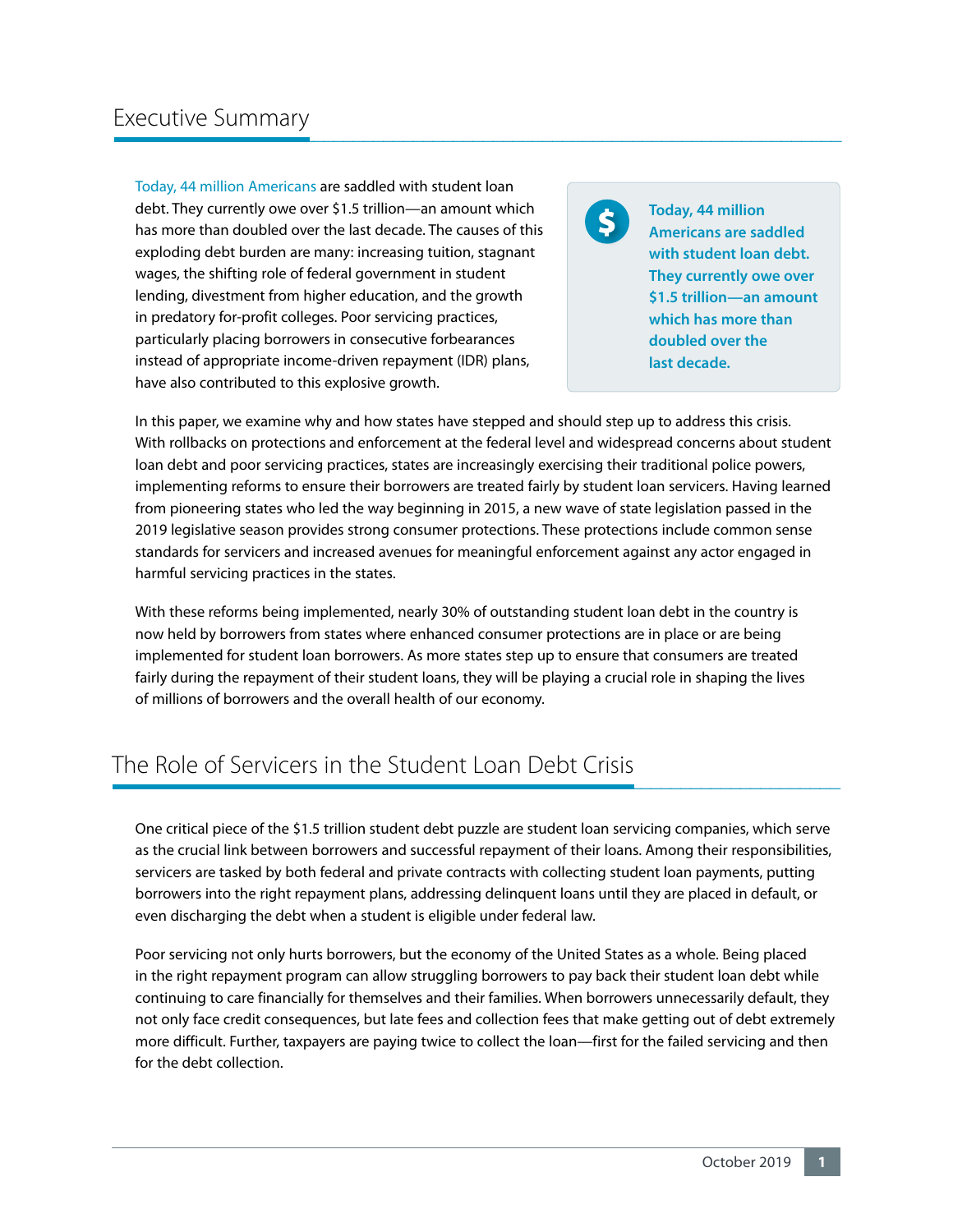#### **What Is Student Loan Servicing?**

Student loan servicing companies' names will ring familiar to anyone who has a student loan. They include Navient, Nelnet, FedLoan Servicing, and others. Other entities engaged in servicing student loans include state guaranty agencies, such as ECMC or the Pennsylvania Higher Education Assistance Agency (PHEAA). Servicers collect student loan payments and are responsible for putting borrowers into repayment plans, addressing delinquent loans before they are placed in default, and even discharging debt when a student is eligible under federal law. Student loan servicers play a similar role to servicers in other lending sectors, such as mortgage servicers. As states seek to address student loan servicing abuses, such protections must cast a wide net in their definition of student loan servicing.

Though definitions vary across states, the definition used in most recent state laws, like those of New Jersey<sup>1</sup> and Colorado,<sup>2</sup> is modeled on federal regulations. "Servicing" means:

(i)(A) Receiving any scheduled periodic payments from a borrower or notification of such payments, and

(B) Applying payments to the borrower's account pursuant to the terms of the postsecondary education loan or of the contract governing the servicing;

(ii) During a period when no payment is required on a postsecondary education loan,

(A) Maintaining account records for the loan and

(B) Communicating with the borrower regarding the loan, on behalf of the loan's holder; or

(iii) Interactions with a borrower, including activities to help prevent default on obligations arising from postsecondary education loans, conducted to facilitate the activities described in paragraph (i) or (ii) of this definition.<sup>3</sup>

Audits and borrower complaints have shown that servicers are failing to fulfill their contractual obligations consistently and often fail to comply with basic consumer protection standards, resulting in long-term negative consequences for borrowers who do not have a choice regarding who is servicing their loans. Indeed, between March 2012 and February 2017—the time period during which the Consumer Financial Protection Bureau (CFPB) took complaints about student lending—there were tens of thousands of complaints about loan servicers. Other federal agencies have reported on poor servicing practices as well. An audit conducted by the US Office of the Inspector General found that, from 2015–2017, Federal Student Aid rarely enforced servicer compliance with their contracts and did not follow policy when evaluating servicer performance.<sup>4</sup> The failure of servicers to do their job and follow basic standards contributes to the growing student loan debt burden, as their practices result in unnecessarily longer and larger debt loads. These problems also echo servicing concerns that surfaced during the foreclosure crisis a decade ago. In response, policy reforms at the state and federal level, as well as industry improvements, have now dramatically changed mortgage servicing.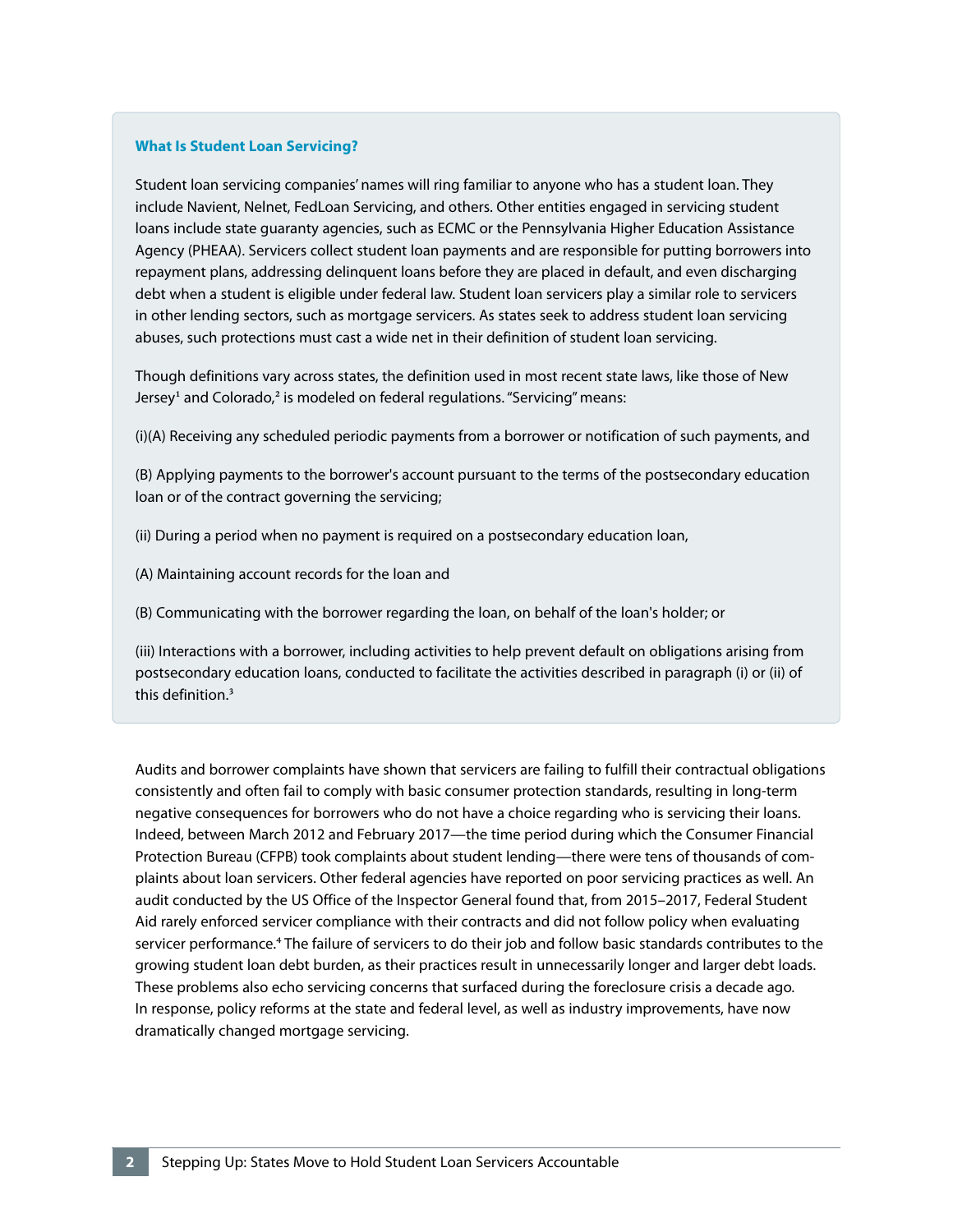### **What Is a Guaranty Agency?**

Guaranty agencies perform student loan servicing functions as a core part of their business model, contacting borrowers and advising them about repayment options. Prior to 2010, the federal government guaranteed loans against default as part of the Federal Family Education Loan Program (FFELP), and guaranty agencies insured loans against default. Following the end of FFELP in 2010, all loans were made through the Direct Loan program, but guarantee agencies remain involved in guaranteeing existing FFELP loan portfolios. These agencies have expanded into servicing other types of loans, including federal loans made through the Direct Loan program. For example, one of the largest student loan servicers in the country, Pennsylvania Higher Education Assistance Agency (also known as PHEAA, which includes FedLoan Servicing) is also a guaranty agency. Based on misleading claims, ECMC (another guaranty agency) has been seeking exemptions from state student loan reforms, saying it should not be subject to oversight requiring that servicers treat student loan borrowers fairly. They have largely been unsuccessful, as the majority of states with student loan servicing reforms capture state guaranty agencies in their definition and scope of oversight and enforcement.

In 2016, then Under Secretary of Education Ted Mitchell rolled out a set of policy directives called the Student Aid Bill of Rights that instructed the Department of Education employees negotiating servicer contracts to include important consumer protections and incentives in the new contracts.<sup>5</sup> Unfortunately, in one of her first acts as Secretary of Education, Betsy DeVos reversed those guidelines.<sup>6</sup> The contract negotiators would no longer be asked to hold student loan servicers to high standards of consumer protection. Despite the crisis that student loan debt presents to 44 million borrowers, their communities, and our economy, the current Department of Education refuses to adequately hold servicers accountable or manage servicers in a way that serves the best interests of students.

Early in 2017, the Consumer Financial Protection Bureau, the Illinois attorney general, and the Washington attorney general announced lawsuits against Navient Corporation, which was at the time the largest student loan servicer in the country.<sup>7</sup> The lawsuits alleged that the servicers routinely undermined borrowers by misapplying payments, reporting incorrect information to credit bureaus, and placing borrowers in plans that caused their debt to balloon. The Bureau's complaint confirmed what many student loan borrowers had experienced: loan balances increasing after being placed into consecutive forbearances rather than an income-driven repayment plan, payments being misapplied, and even disabled veterans being denied credit after their student loan servicing



**"Enrollment in multiple consecutive forbearances imposed a staggering financial cost on this group of borrowers. At the conclusion of those forbearances, Navient had added nearly four billion dollars of unpaid interest to the principal balance of their loans."**

*–CFPB v. Navient Corp. et al,* No. 3:17-cv-00101 (M.D. Pa. filed Jan. 18, 2017).

company failed to correctly report the discharge of their loans to the credit bureaus. As of 2019, there are five lawsuits from state attorneys general against Navient that allege unfair and deceptive practices, with Mississippi, California, and Pennsylvania in addition to the ongoing lawsuits In Illinois and Washington.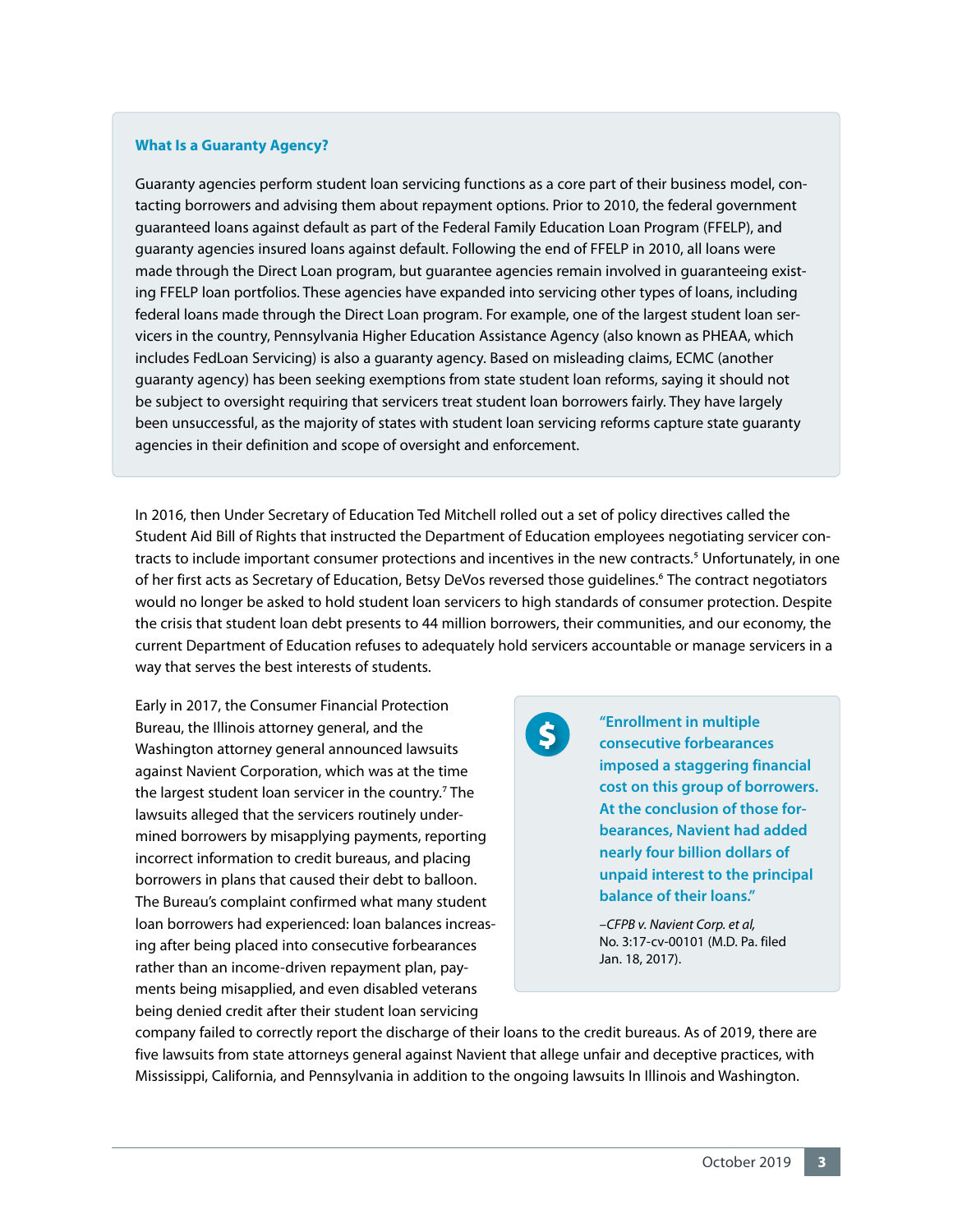Documents released as part of the litigation have borne out these claims. At least prior to 2011, former Navient call center employees have testified that they not only never offered income-driven repayment to distressed borrowers, they didn't even know the option existed.8 Indeed, training documents from Navient show that call center employees are not taught to evaluate those who cannot make any payments for IDR, despite the fact that IDR plans allow students facing significant financial burdens to pay \$0 a month while still being considered to be in active repayment.<sup>9</sup>

**"There is no expectation that the servicer will act in the interest of the consumers."** 

 $\mathbf{S}$ 

–Navient Corporation in *CFPB v. Navient Corp. et al.*

This is not surprising when considering the Navient compensation structure, which prioritizes dealing with callers quickly, rather than accurately resolving their issues. According to former employees, Navient so prioritized speed over accuracy that they instructed call center employees to keep calls to seven minutes or less. Employees alleged that keeping calls short was a serious part of one's performance review, with call times reviewed daily or weekly and spreadsheets created to encourage a competitive environment among the employees.<sup>10</sup>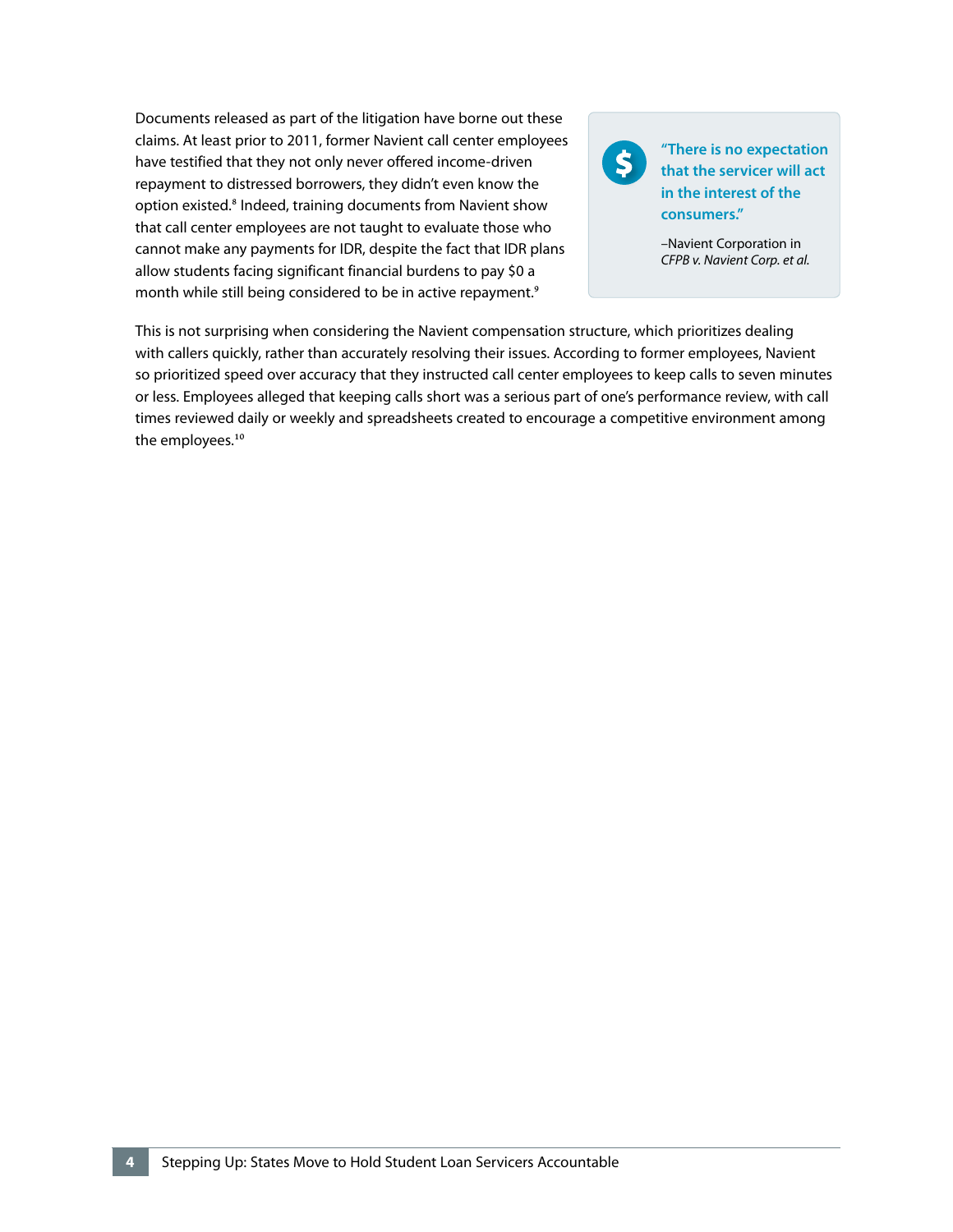Recent federal efforts to reduce oversight of servicing and rollback protections for student borrowers demonstrate the importance of state-level protections. With their traditional police powers, states have the authority to ensure that servicers are not engaging in unfair and abusive practices. States have responded in recent years to widespread concerns about student loan debt and poor servicing practices by implementing a regulatory framework that allows them to ensure that their borrowers are treated fairly by their servicers.

In 2015, Connecticut became the first legislature to pass the "Student Loan Bill of Rights," a bill that required student loan servicers to be licensed by the state, created an Office of the Student Loan Ombudsman, and prohibited student loan servicers from engaging in actions that would violate certain bedrock principles of consumer protection.12 The bill's author and sponsor,



**"States, as Justice Louis Brandeis opined, are meant to be the laboratories of democracy. State legislators are best positioned to respond the needs of their constituents to include ensuring consumer protections are in place as they relate to student loan servicers. The right of states to protect their residents from predatory practices is a bedrock principle of American government."**

–Multi-State Legislator Letter to Education Secretary Betsy DeVos<sup>11</sup>

Representative Matt Lesser, noted at the time that the Student Loan Bill of Rights represented a shift from thinking about student loans as an issue of higher education "to a systemic problem for the financial sector of the economy." Other states took notice, and California,<sup>13</sup> Illinois,<sup>14</sup> and Washington, DC<sup>15</sup> followed and enacted new laws in 2016.

More states became interested in exerting their traditional police powers to protect student loan borrowers, as they were faced with constituents struggling to gain their financial footing as they dealt with their student loan debt. Predictably, the industry groups that lobby on behalf of servicers and state guaranty agencies stepped up their efforts to protect servicers' interests. In late February of 2018, after months of lobbying by student loan servicers (including the CEO of Navient), the Department of Education under DeVos released a Notice of Interpretation, outlining the Department's misguided belief that state student loan servicing laws are preempted by federal law.<sup>16</sup> The document outlines the department's belief that federal law completely preempts all state laws that impact federal loan servicing—not only state licensing regimes but even prohibiting servicers from misleading borrowers and asserting other general principles found in each state's laws prohibiting companies from engaging in unfair and deceptive acts and practices.17 Notably, the interpretation has been given virtually no legal weight and has been found to be unpersuasive by multiple courts. When coupled with inaction at the federal level, the interpretation had the clear effect of establishing the Department of Education as a foe of student loan servicing reform.

In fact, in a letter sent to Democratic lawmakers in July of 2019, Department of Education Undersecretary Diane Jones took the department's notice of preemption even further, arguing that the department was under no obligation to share borrower information with state law enforcement or oversight agencies.<sup>18</sup>

Despite the attempt by the department and servicers to thwart state interests, Washington still passed a version of the Student Loan Bill of Rights during the 2018 legislative season, and the power of states to regulate the abusive practices of student loan servicers remained clear. In fact, a bi-partisan group of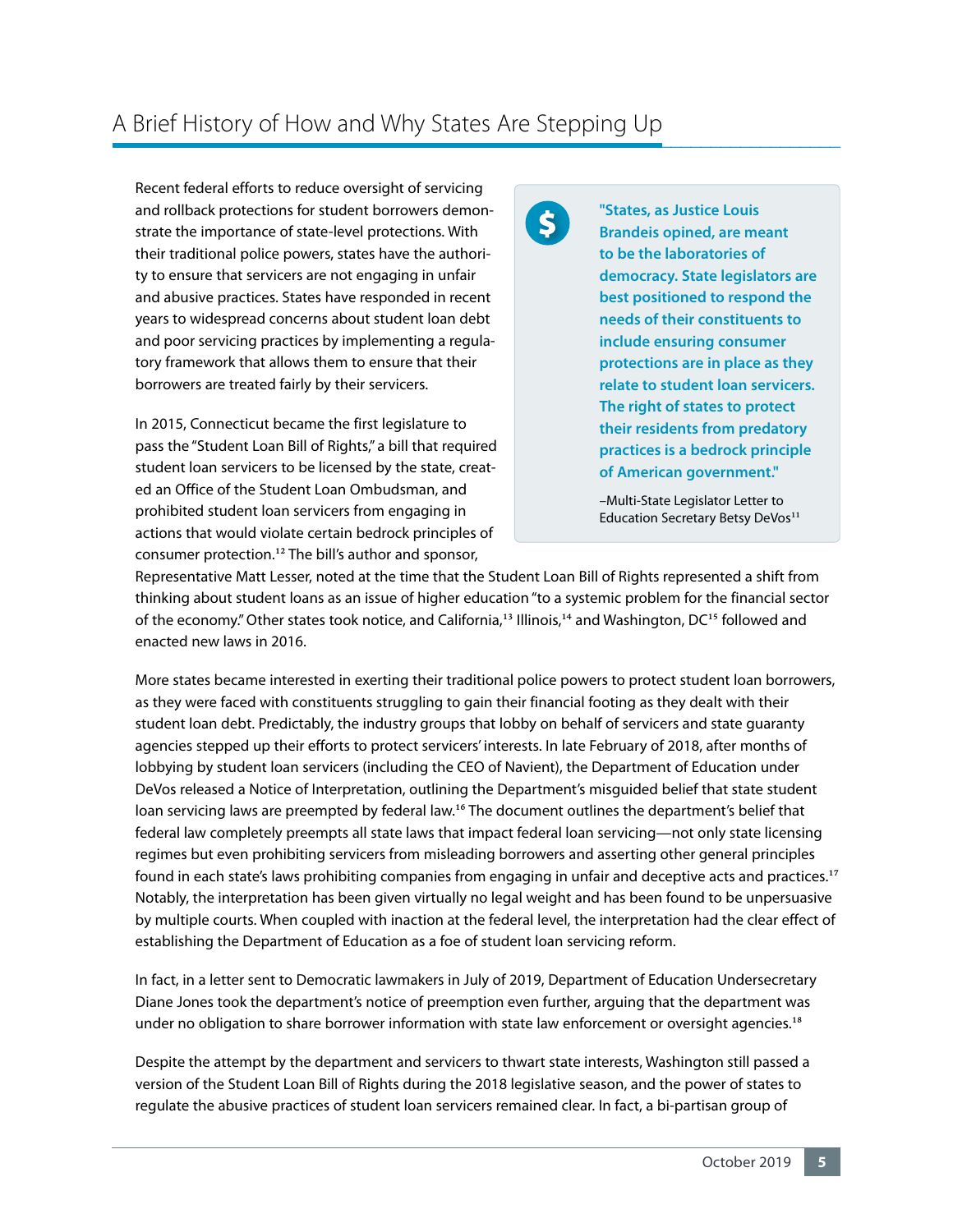30 state attorneys general affirmed the right of the states to oversee and enforce student loan laws. They signed a letter that stated in part:

Given the states' experience and history in protecting their residents from all manner of fraudulent and unfair conduct, they play an essential role in consumer protection in student loans and education. States are uniquely situated to hear of, understand, confront, and, ultimately, resolve the abuses their residents face in the consumer marketplace. Abuses in connection with schools or student loans are no different. As with other issues facing their citizens, state regulators bring a specialized focus to, and appreciation for, the daily challenges experienced by students and borrowers. Far from interfering with the Department and other federal efforts to rein in abuses, the record overwhelmingly demonstrates that state laws and state enforcement complement and amplify this important work.<sup>19</sup>

A poll done by the Center for Responsible Lending and the Maine Center for Economic Policy in October 2018 reaffirmed that state policymakers were right to be deeply concerned about the impact of student loans on their residents. The poll showed that student loan borrowers move out of state to find jobs that pay enough to help repay their debts. In Maine, more than 40% of those polled knew someone who had left the state in order to pay for their student loan debt.<sup>20</sup>

The poll also revealed the significant ripple effects of student debt. The majority of student loan borrowers who were polled reported that they had struggled with payments, reduced the amount they were saving for retirement, and were unable to purchase a car. More than 30% of respondents reported that they had put off paying rent or their mortgage to pay a student loan, failed to pay another bill, or even have been unable to afford food or clothing.

A similar poll from Maryland, which the Center for Responsible Lending commissioned with the Maryland Consumer Rights Coalition, found that borrowers overwhelmingly (85%) support licensing and oversight of student loan servicers in their state.<sup>21</sup>

In 2019, bills were filed across the country, as new states followed the lead of Connecticut and others and even added new protections to complement initial efforts. The new enhanced versions of these student loan bills of rights expanded on the principles from earlier state efforts by not only requiring student loan servicers to be licensed by the state and enumerating certain prohibited acts, but also by creating affirmative duties for servicers. Importantly, several state bills included a private right of action, enabling borrowers to enforce these new servicing laws. New York,<sup>22</sup> Colorado,<sup>23</sup> Maine,<sup>24</sup> Rhode Island,<sup>25</sup> and New Jersey<sup>26</sup> passed these comprehensive bills, while Maryland passed an update to their 2018 bill that added prohibited acts, affirmative duties, and a private right of action.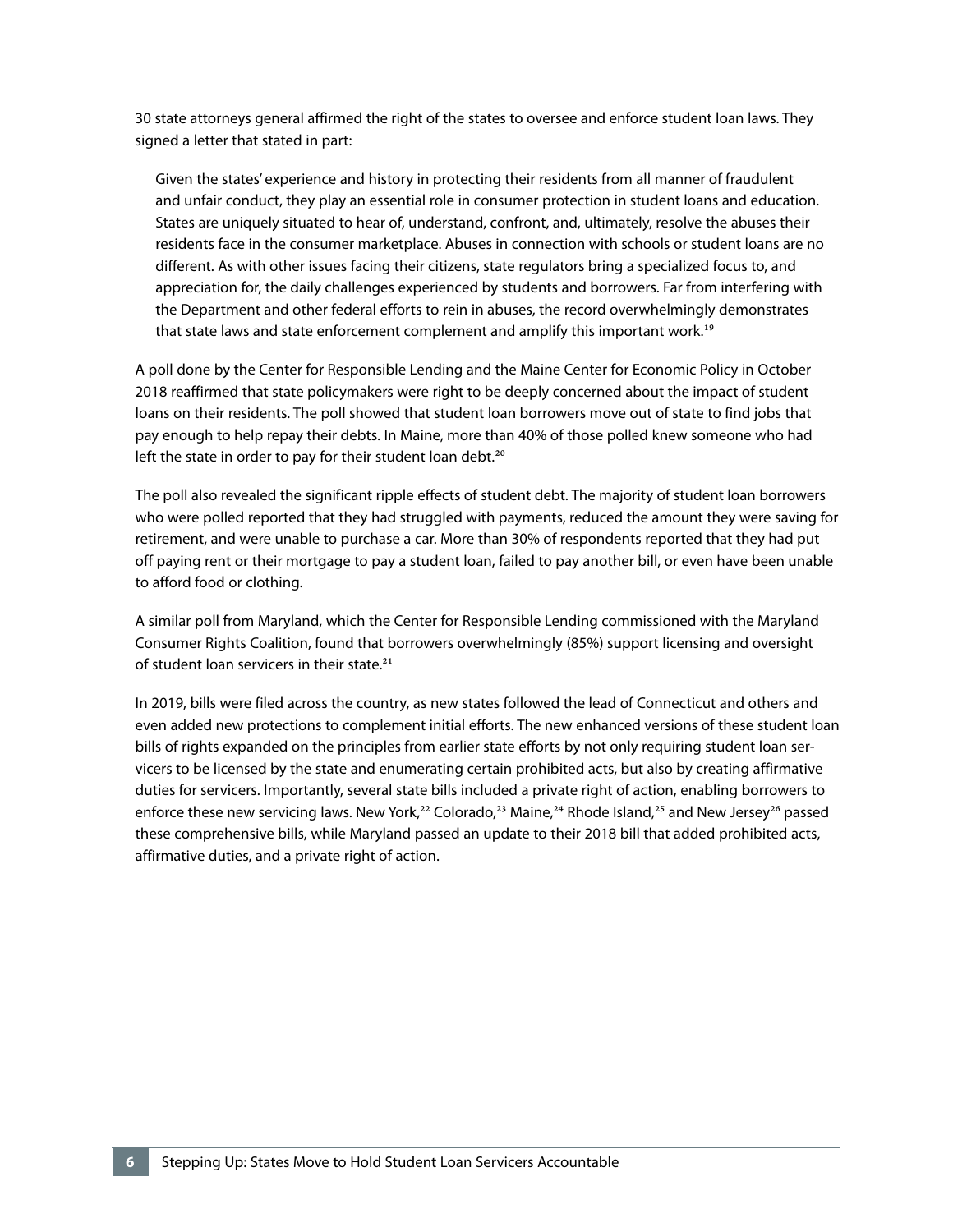Having learned from the experiences of the pioneering states and in response to decreasing federal oversight, the new wave of legislation passed in the 2019 legislative season provides consistently stronger consumer protections for student loan borrowers. These bills provide robust, common sense standards for servicers and increased avenues for meaningful enforcement against any actor engaged in harmful servicing practices in the states. This section summarizes the current landscape of state servicing reforms laws and examines the most important elements in detail.

### Scope Should Be Broad and Cover All Entities

The strongest approach states can take is to ensure that their laws cover a broad scope of servicing activities, regardless of the actors engaged in that activity. The Connecticut Student Loan Bill of Rights has a wide scope, providing oversight and enforcement for all servicers, including banks and quaranty agencies.<sup>27</sup> This broad scope stands out among state laws because it ensures that no matter what form the entities performing this important role take, they will be subject to the protections afforded borrowers in the state. Including guaranty agencies is critical because they are engaging in student loan servicing activity. For example, one of the largest student loan servicers in the country, Pennsylvania Higher Education Assistance Agency which also includes FedLoan Servicing, is a guaranty agency. They are also subject to lawsuits by two state attorneys general that allege that their servicing practices resulted in tens of thousands of borrowers losing loan forgiveness they had been guaranteed.

Despite Connecticut's strong law in 2015, other states have increasingly excluded banks from their student loan servicing legislation, exempting them from both licensing requirements and oversight through examination and enforcement. While banks are currently doing a small percentage of servicing of student loans in the country, the possibility of servicing companies pursuing bank charters could change this significantly in the future. Nelnet, one of the nine student loan servicers currently contracted to service federal loans, has previously pursued a bank charter and has indicated that it may do so again in the future.<sup>28</sup> Therefore, states such as California that have excluded banks from supervision may need to revisit and strengthen their student loan servicing oversight system by broadening its scope of coverage. A broad scope is necessary to ensure that borrowers in states with otherwise strong protections benefit from the responsibilities and tools available through their state laws, both now and in the future.

## Servicer Responsibilities Should Include Prohibited Acts and Affirmative Duties

Early efforts by states to reform student loan servicing practices did not include the expanded requirements governing servicers' interactions with borrowers that are included in the most recent wave of legislative reforms. The first reform bill from Connecticut did, however, include prohibited acts outlining behaviors in which servicers may not engage. Connecticut's bill required that no student loan servicer should:

- **•** Direct or indirectly defraud or mislead borrowers;
- **•** Knowingly or recklessly misapply payments or provide inaccurate information to a borrower, a credit bureau, or governmental agency; or
- **•** Refuse to communicate with an authorized representative of a borrower.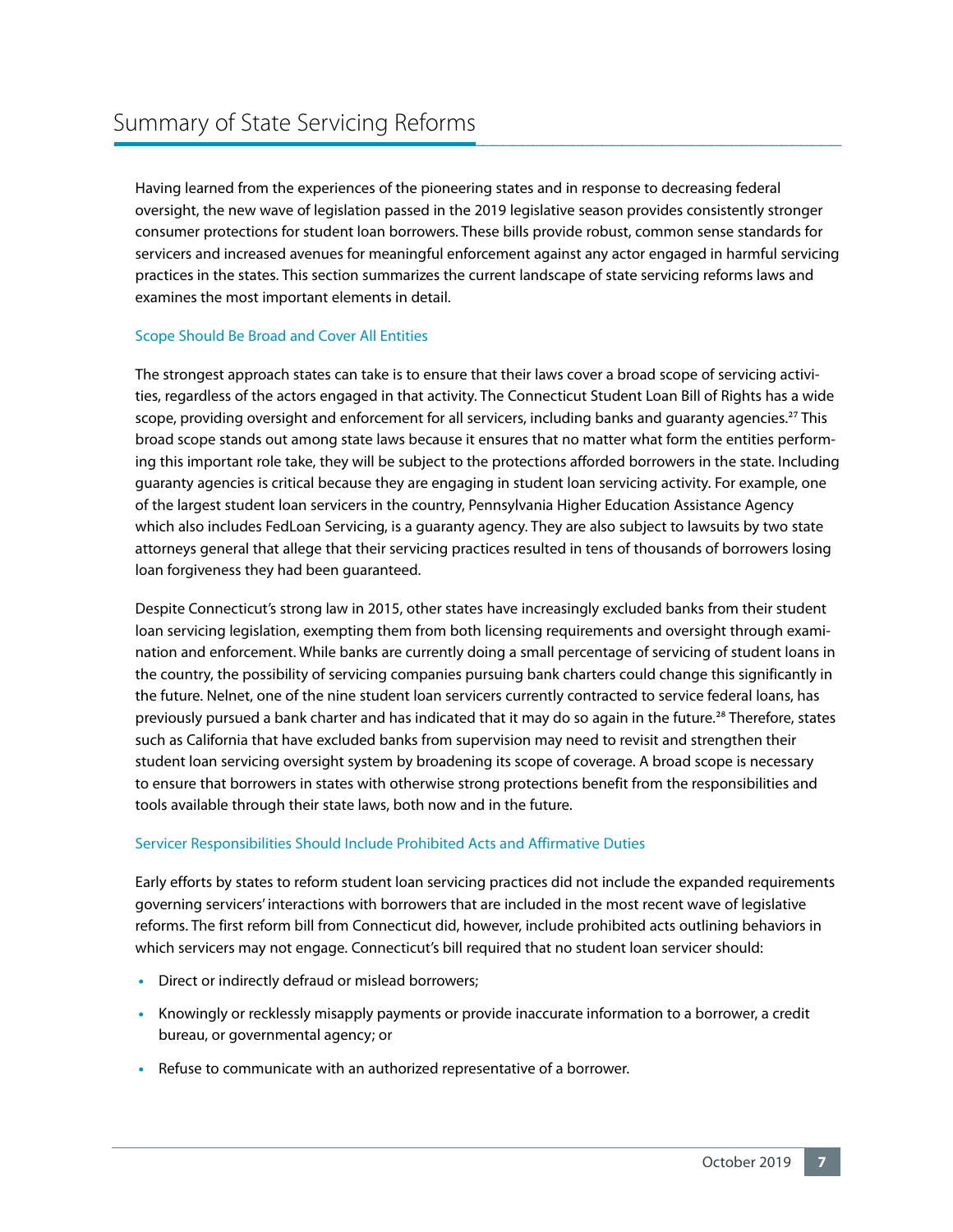These prohibited acts continue to be included in today's reform bills, together formalizing the expectation that student loan servicers will not engage in the most basic fraudulent and deceptive practices.

As states and advocates have learned more about the range of issues students are facing during the repayment of their loans, more recent legislation has included comprehensive affirmative duties that further shape the relationship between servicers and borrowers. As a result, these new laws not only prohibit certain practices but also require servicers to affirmatively engage borrowers in specific ways, including:

- **•** Providing timely responses to questions from borrowers;
- **•** Applying payments that are more or less than the required payment amount as the borrower prefers; and
- **•** Requiring adherence to certain responsibilities when the loan is sold, assigned, or transferred.

As a result, these new laws provide stronger protections to their states' student loan borrowers.

Guided by the experiences of their constituents, state legislators have recognized the critical role a borrower's repayment plan has on their ability to make progress on their loans and remain out of delinquency and default. Most of the recent wave of bills, including those in Colorado, Maine, Rhode Island, and New Jersey (see examples of New Jersey's servicer responsibilities and prohibited acts in the Appendix), include requirements that servicers must evaluate a borrower for an income-driven repayment plan before placing them in forbearance or default, if such a plan is available to a borrower. Through income-driven repayment plans, borrowers who are struggling to make their payments—which are often disproportionate to their incomes—have their payments adjusted to reflect what is affordable based on their income. Critically, after successful completion of income-driven repayment plans, the remaining debt is forgiven, thus relieving borrowers of their student loan debt burden rather than prolonging it.

The ability to participate in an income-driven plan is crucial for borrowers struggling to pay their debts, and servicers are responsible for determining whether a student is eligible for such a plan and actually placing them in that plan. Borrower complaints, however, commonly include reports of issues with their servicers in trying to access these plans. Types of complaints include lost paperwork, unnecessary delays in enrollment and annual recertification, and being misinformed about their options, such as eligibility for forgiveness programs such as Public Interest Loan Forgiveness. Requiring servicers to evaluate every borrower for these plans before placing them in forbearance or deferment is incredibly important for borrowers who often have not been made aware of these other repayment plans or have not been placed in an income-driven plan by servicers, despite requesting one.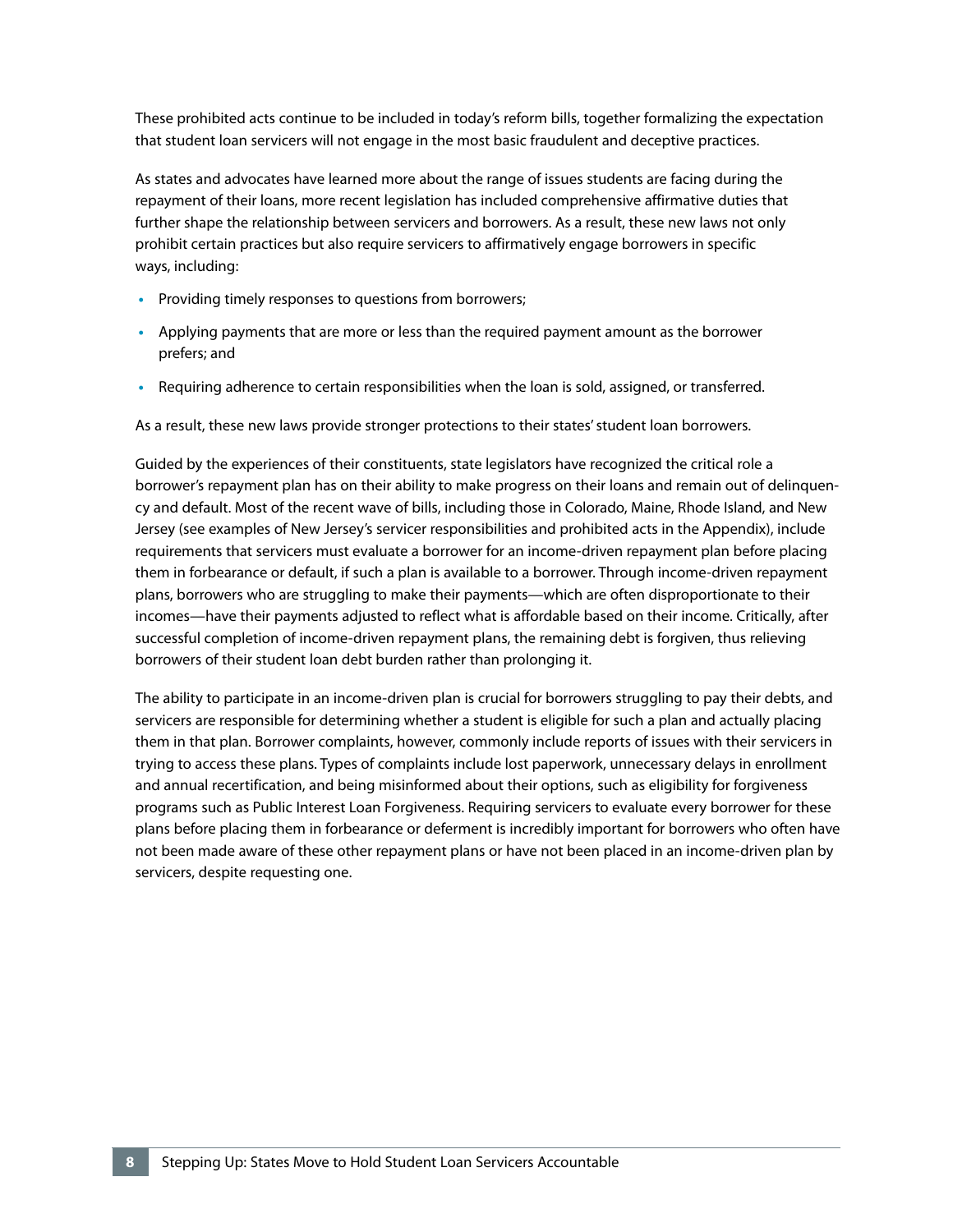State Student Loan Servicing Laws **State Student Loan Servicing Laws**

1 Some states, including Illinois and Washington, provide for some protections regarding Income-Driven Repayment (IDR), but do not require that borrowers<br>be evaluated for IDR prior to default. be evaluated for IDR prior to default. 1 Some states, including Illinois and Washington, provide for some protections regarding Income-Driven Repayment (IDR), but do not require that borrowers

2 Washington exempts "[g]uarantors of federal student loans that do not also service federal student loans" from its licensing requirements. These guaranty<br>agencies are still subject to the student education loan servicer  $2$  Washington exempts "[g]uarantors of federal student loans" from its licension that do not also service federal student loans" from its licensing requirements. These guaranty

agencies are still subject to the student education loan servicer requirements provided they service federal loans.

3 Maryland enacted an ombudsman-only bill in 2018. In 2019, the state enacted additional measures addressing servicer conduct and providing oversight. 3 Maryland enacted an ombudsman-only bill in 2018. In 2019, the state enacted additional measures addressing servicer conduct and providing oversight.

4 Finance Authority of Maine is exempt from licensing requirements in Maine's Student Loan Bill of Rights. 4 Finance Authority of Maine is exempt from licensing requirements in Maine's Student Loan Bill of Rights.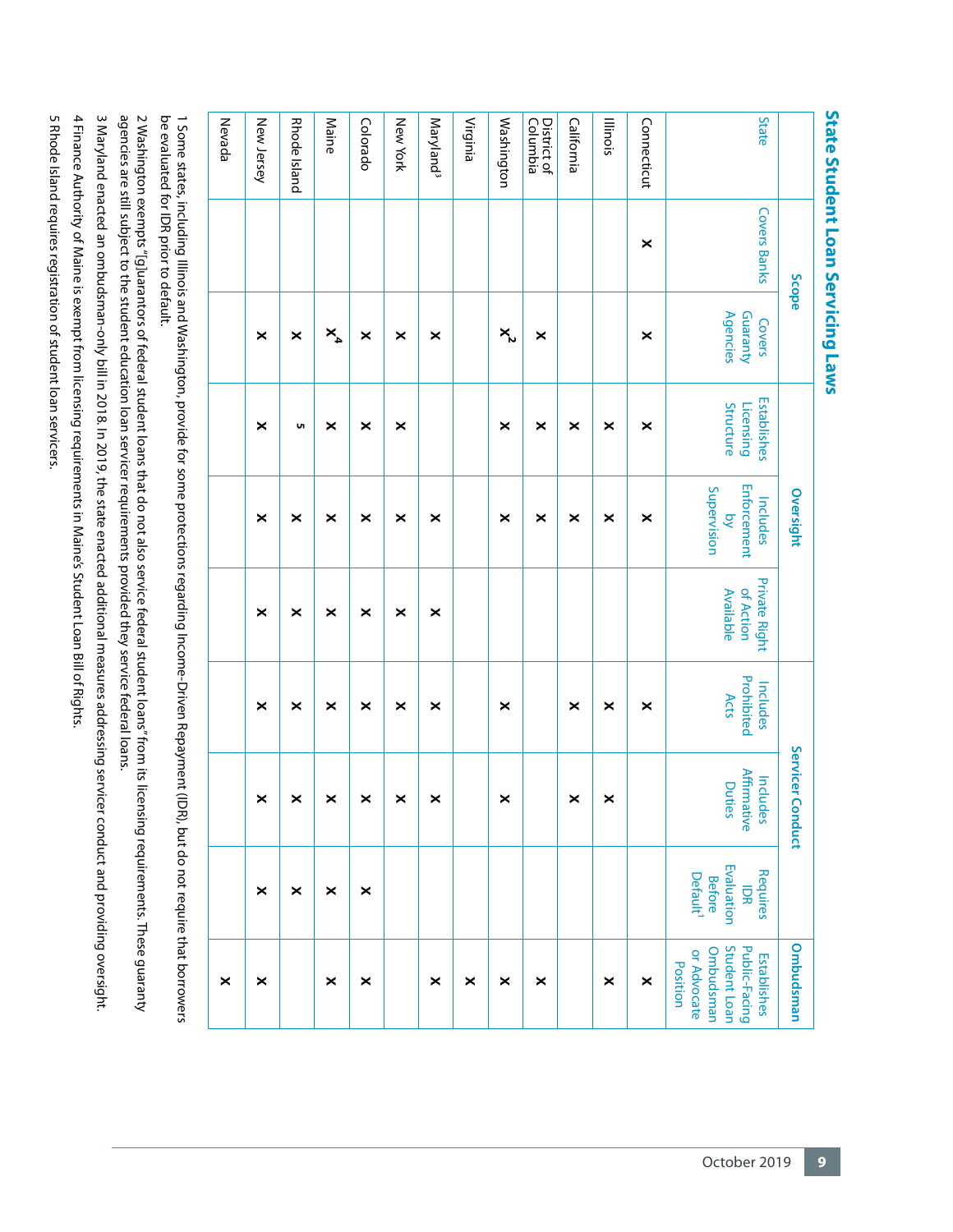# Oversight –––––––––––––––––––––––––––––––––––––––––––––––––––––––––––––––––––––––––

### Public Enforcement

It is also critical for servicer reform bills to ensure that there is strong enforcement authority sufficient to address the scale of the problem. While different states have taken various approaches based on their own regulatory landscape, every state has included supervisory authority to allow oversight and examination of student loan servicers in their state without relying solely on consumer complaints. These bills have also included enforcement mechanisms for attorneys general to be able to address violations on behalf of consumers. State attorneys general and regulators can bring lawsuits, launch investigations, or reach settlement agreements with servicers who are violating state laws—all are important tools for holding servicers accountable to states' standards for their behavior.

### Licensing

In many states, licensing is a critical component to enable supervision and enforcement authority for their state regulators. With the exception of Maryland, where a licensing regime is not necessary for the state to be able to oversee servicers' activities, all other states who have passed comprehensive reforms addressing student loan servicing activity have enacted a licensing regime. A number of states with laws passed in 2019 have taken a modified approach to streamlining licensing for servicers of federal student loans by allowing automatic licensure of federal loan servicers. The licensing regime in these states continues to serve an important role by allowing states to enforce penalties, including issuing letters or seeking injunctions to cease activities in violation of their states' standards for servicers' activities. While some states continue to maintain their uniform licensing regime, this is an area where a state's approach should be tailored to what is most appropriate for their regulatory landscape, while still ensuring that regulators have the tools they need to enforce their laws with strong penalties.

## Private Right of Action

At the urging of advocates in their states seeking to help individual borrowers experiencing harms, all state reforms passed in 2019 also include a private right of action which will allow individuals another mechanism for enforcing their rights to be treated fairly by their servicers. Providing comprehensive enforcement mechanisms ensures that the substantive standards that states have put into place are meaningful, underscoring the need for servicer reform bills to be broad in scope, as previously discussed. Supervision and enforcement are only effective if the scope of actors covered by the servicer reform bills is broad.

#### **Increasing Transparency about Servicing Activity**

Many states have also designated a student loan ombudsperson or advocate.<sup>29</sup> These advocates typically accept complaints, answer questions, and mediate disputes between borrowers and servicing companies. Two states, Virginia and Nevada, have a student loan ombudsperson, but they have not yet passed comprehensive student loan servicing reform legislation. Though Maryland has now passed comprehensive student loan servicing reforms, they took a multistep approach, passing an ombudsman-only bill in 2018, and in 2019, enacting additional components of a regulatory structure for servicers that included strong prohibited acts and affirmative duties.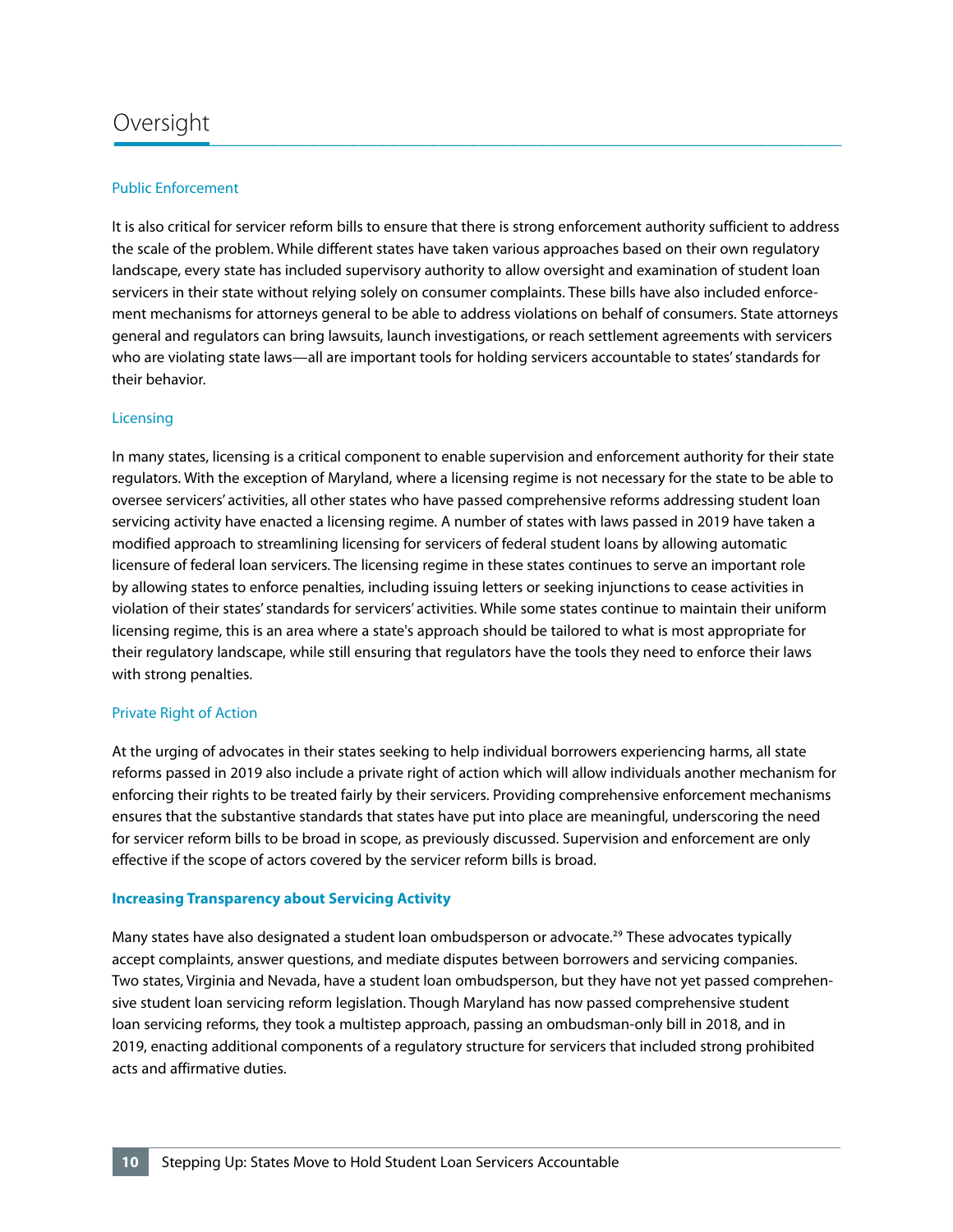Each state that has passed recent reforms requires an annual report from either the state regulatory agency overseeing servicers or their student loan ombudsperson. Strong reporting requirements are an important tool for ensuring that lawmakers and the community understand the breadth of issues borrowers are facing in their relationships with their servicers and that the appropriate tools are in place to address them. As more states have passed reforms, the share of covered student loan debt has risen substantially. In fact, borrowers in states that have passed reforms hold nearly 30% of the \$1.5 trillion in outstanding student loan debt. As a result, these annual reports will provide unprecedented insight into the experience of student loan borrowers across the country as they grapple with their debt burdens.

# Overcoming Myths Perpetuated by Servicers –––––––––––––––––––––––––––––––––––––––––––––––––––––––––––––––––––––––––

As states have considered student loan servicing reforms, servicers have offered various claims and myths in attempts to thwart state oversight. These claims have primarily included: preemption, guaranty agencies, and complaint-based oversight. However, as is explained below, none of these servicer claims should prevent states from enacting regulatory frameworks that hold servicers accountable.

## Preemption

One of the most common claims servicers use when opposing state servicing reform efforts is that states cannot regulate in this area because it is regulated by the federal government. When borrowers have brought state law claims alleging unfair and deceptive practices to address abusive practices by servicers, servicers have argued that the Higher Education Act (HEA) preempts their state law claims. The Department of Education has supported this interpretation, but courts have not given this interpretation much weight. Both the Seventh Circuit and a New York federal court recently rejected these arguments, allowing consumers to pursue state law claims against servicers for their abusive practices.30 The court in *Nelson v. Great Lakes Education Loan Services, Inc.* noted that the borrower alleged "false and misleading statements that [the servicer] made voluntarily, not required by federal law."31 Such statements included the servicer's recommendation of forbearance as the best option for a borrower facing financial hardship. These decisions make clear that states do have an important role to play in protecting borrowers against abusive servicing practices.

#### Guaranty Agencies

Based on misleading claims, ECMC—a guaranty agency—has been seeking exemptions from state student loan reforms, asserting that it should not be subject to oversight requiring that servicers treat student loan borrowers fairly. Guaranty agencies perform student loan servicing functions as a core part of their business model, contacting borrowers and advising them about repayment options. In fact, one of the largest student loan servicers in the country, PHEAA, is a guaranty agency. These efforts by guaranty agencies to be excluded from state student loan servicing regulations have largely been unsuccessful. The majority of states with student loan servicing reforms capture guaranty agencies in their definition and scope of oversight and enforcement.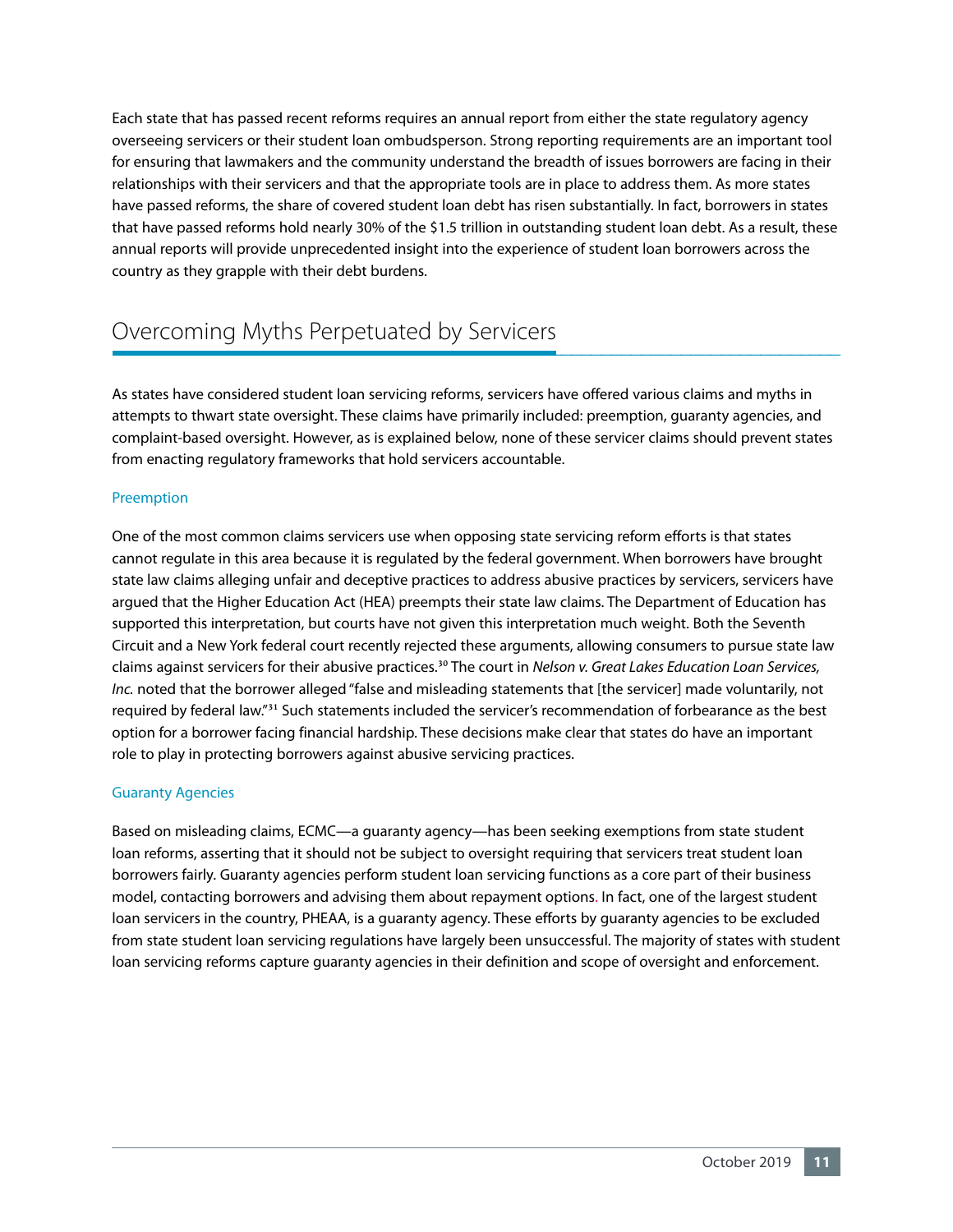#### Complaint-Based Oversight

Servicers have also argued that complaint-based oversight would be sufficient to address concerns from borrowers about their practices. However, given the enormous scope of this crisis and the reality that many borrowers do not know appropriate avenues to make a complaint, oversight based only on complaints would hamstring state regulators from being able to take action in a timely and efficient manner. Given the recent cases with Navient and others, such an approach could also undermine enforcement efforts where there is a pattern of inappropriate practices by a servicer, and corrective action is needed to prevent further damage. With millions of borrowers facing default and the cascade of negative consequences that occur as a result, it is imperative that regulators have the tools and authority necessary to identify issues and be able to take action to protect all borrowers in their state from unfair or abusive servicing practices.

# **For-Profit College Reforms: Another Way for States To Address the Student Debt Crisis**

For-profit colleges commonly use misleading or fraudulent recruiting practices and aggressively target low-income students, veterans, and people of color, while failing to meet basic standards of educational quality. The results are worthless degrees, wasted time, and mountains of debt for their students. Student loan borrowers from for-profit colleges have higher default and delinquency rates than student loan borrowers from public and nonprofit private colleges.

For many years, state regulators have been taking action to protect their students from abusive practices by for-profit colleges, and recently states are increasingly looking at legislative and regulatory avenues to address these issues. For example, 43 state attorneys general and the attorney general of the District of Columbia worked together to reach a settlement agreement with a company that provided loans to students at the now-defunct ITT Technical Institute. The agreement resulted in \$168 million in restitution and borrower relief for more than 18,000 former ITT Tech students across the country, many of whom were low-income and targets of aggressive and misleading sales tactics by the company and the school.

In 2014, the Massachusetts attorney general used regulatory authority to ensure that certain practices by for-profit colleges were recognized as unfair and deceptive trade practices in the state. Maine legislators addressed student loan servicing issues this year through the passage of their Student Loan Bill of Rights, which increases oversight of servicers and creates an ombudsperson. They also passed legislation to provide accountability measures for for-profit colleges. This new law requires for-profit colleges to meet standards for educational instruction spending, career placement and employment rates, student loan default rates, and the resolution of student complaints. It also increases reporting and state oversight.

As states increasingly recognize the role of for-profit colleges in the student debt crisis, for-profit college accountability measures such as these—both regulatory and legislative—are likely to increase.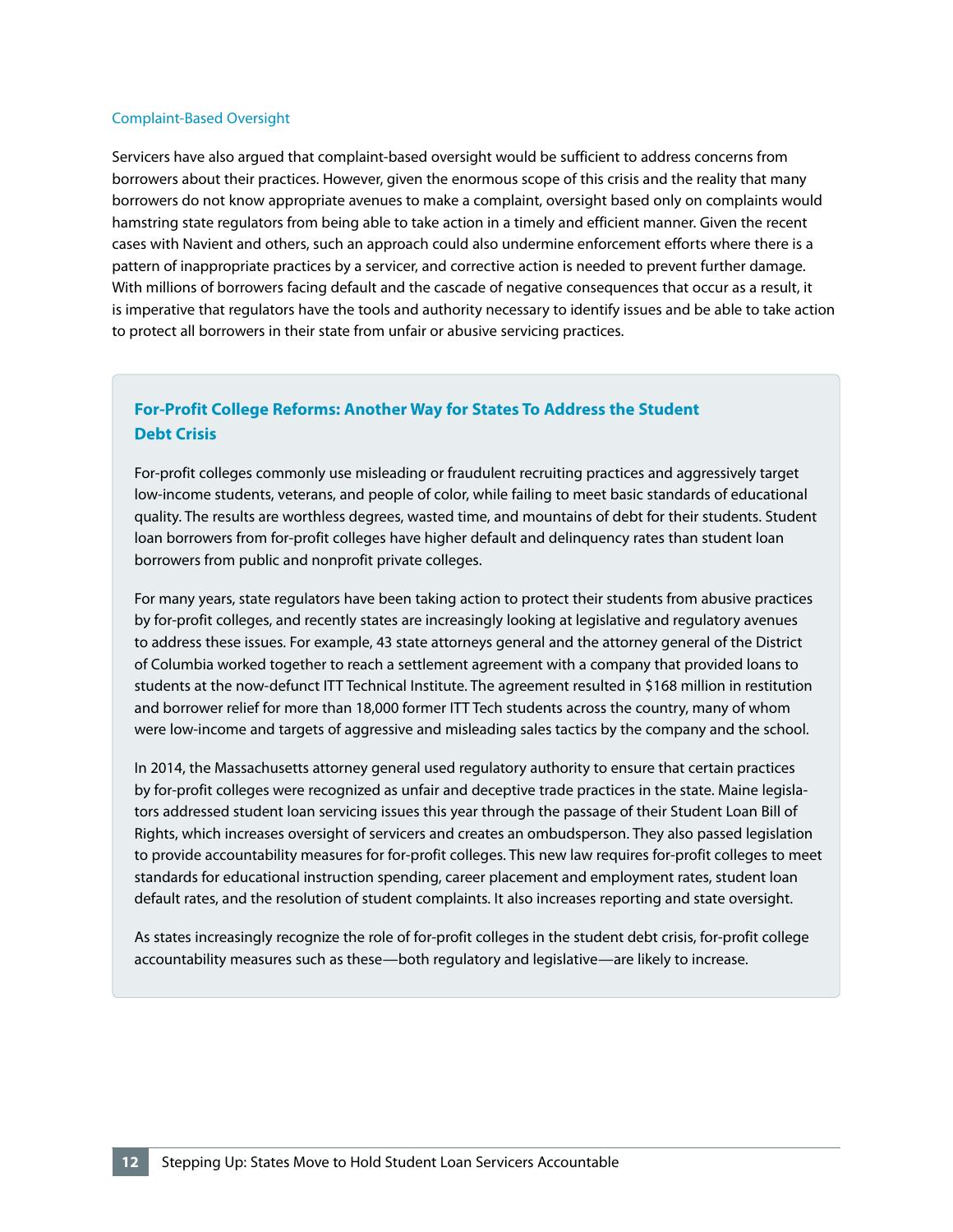# Conclusion –––––––––––––––––––––––––––––––––––––––––––––––––––––––––––––––––––––––––

As the full extent of the student debt crisis continues to unfold, states must act to ensure strong consumer protections are in place as their citizens work to get out from under the weight of their debt burdens. With the new wave of student loan servicing reform laws going into effect in the coming months, nearly 30% of student loan debt in the country will be held by borrowers from states who have implemented enhanced consumer protections for their student loan borrowers. As more states follow their lead, these reforms will result in industry-wide practices ensuring that consumers across the country are being treated fairly during the repayment of their student loans. Just as states have historically played a critical role in protecting consumers from abusive and predatory practices in other lending sectors, their approach to addressing this crisis has the potential to improve the financial stability of millions of borrowers and the health of our economy for decades to come.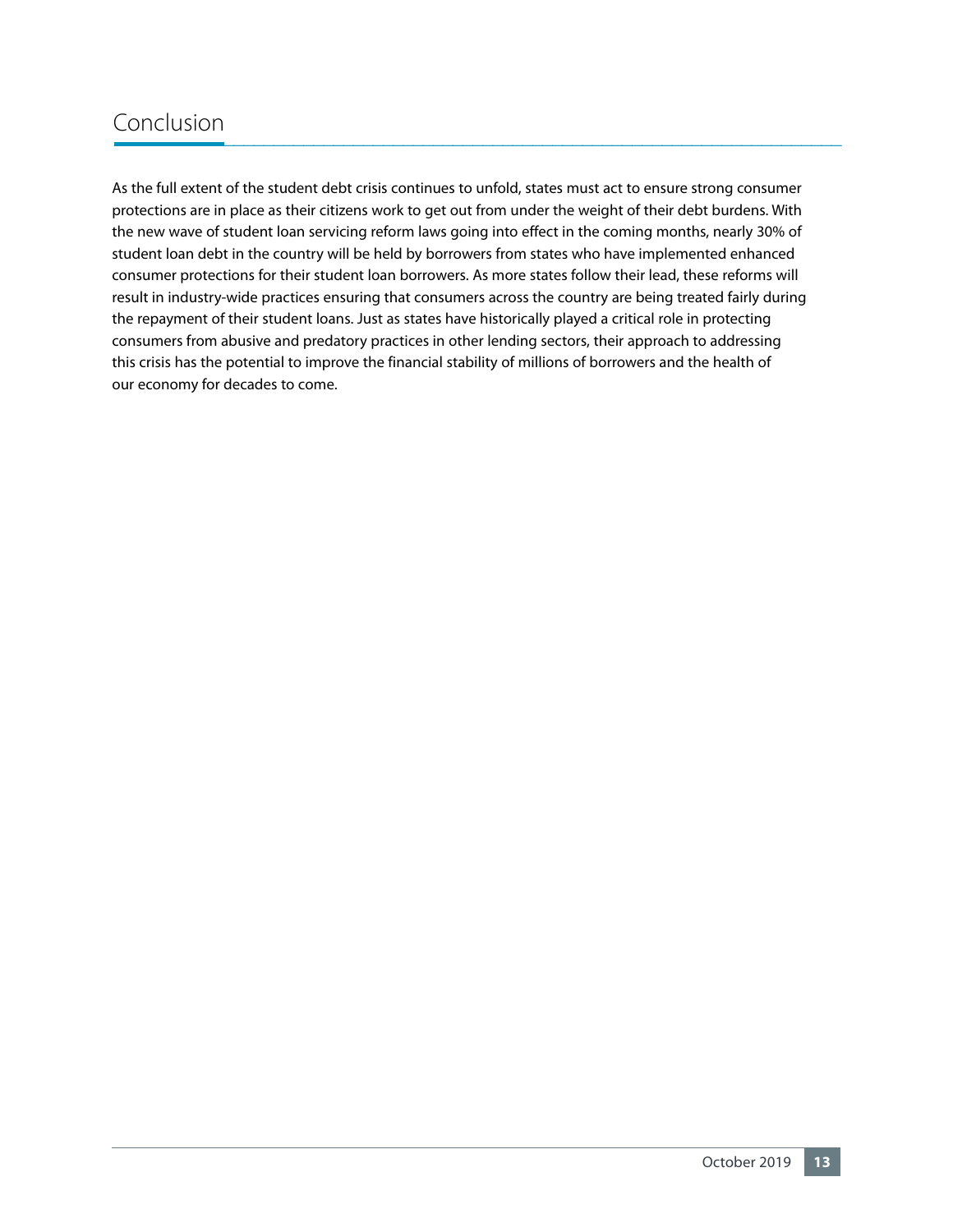# Appendix –––––––––––––––––––––––––––––––––––––––––––––––––––––––––––––––––––––––––

## **New Jersey Servicer Prohibited Acts**

#### No student loan servicer shall:

a. directly or indirectly employ any scheme, device or artifice to defraud or mislead student loan borrowers;

b. engage in any unfair or deceptive practice toward any person or misrepresent or omit any material information in connection with the servicing of a student education loan including, but not limited to, misrepresenting the amount, nature or terms of any fee or payment due or claimed to be due on a student education loan, the terms and conditions of the loan agreement or the borrower's obligations under the loan;

c. obtain property by fraud or misrepresentation;

d. misapply student education loan payments to the outstanding balance of a student education loan;

e. provide inaccurate information to a credit bureau, thereby harming a student loan borrower's creditworthiness;

f. fail to report both the favorable and unfavorable payment history of the student loan borrower to a nationally recognized consumer credit bureau at least annually if the student loan servicer regularly reports information to a credit bureau;

g. refuse to communicate with an authorized representative of the student loan borrower who provides a written authorization signed by the student loan borrower, provided the student loan servicer may adopt procedures reasonably related to verifying that the representative is in fact authorized to act on behalf of the student loan borrower;

h. make any false statement or knowingly and willfully make any omission of a material fact in connection with any information or reports filed with a governmental agency or in connection with any investigation conducted by the commissioner or another governmental agency;

i. fail to respond within 15 days to communications from the ombudsman, or within such shorter, reasonable period of time as may be requested by the ombudsman; or

j. fail to respond within 15 days to a consumer complaint submitted to the student loan servicer by the ombudsman. If necessary, the student loan servicer may request additional time to respond to the complaint, up to a maximum of 45 days, provided that the request is accompanied by an explanation on why additional time is reasonable and necessary.

### **New Jersey Servicer Responsibilities**

Except as otherwise provided pursuant to federal law, federal student education loan agreements, or a contract between the federal government and a student loan servicer, a student loan servicer shall:

a. Upon receipt of a written inquiry from a student loan borrower or the representative of a student loan borrower, a student loan servicer shall respond by:

(1) acknowledging receipt of the inquiry within 10 business days; and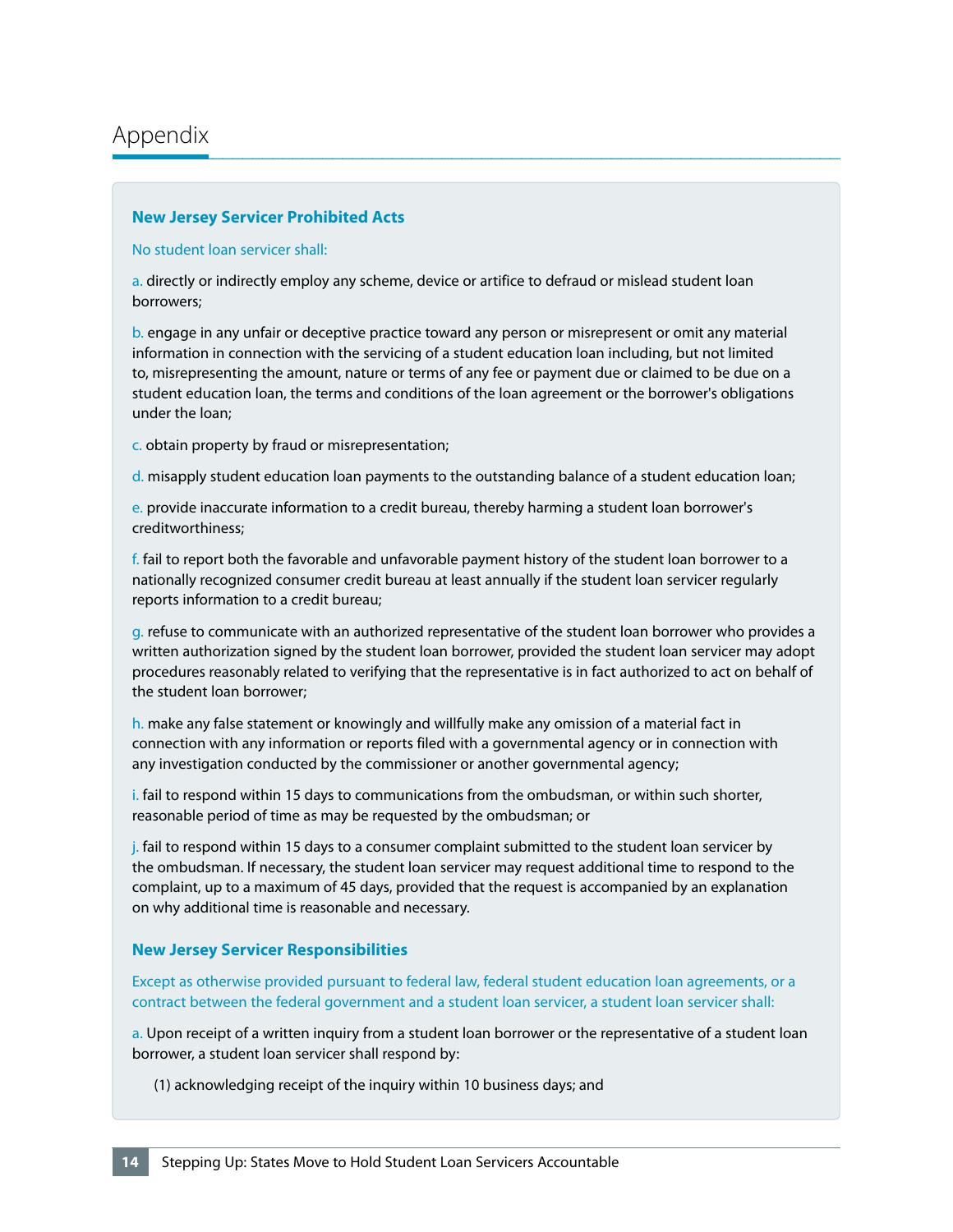(2) providing information relating to the inquiry, and, if applicable, the action the student loan servicer will take to correct the account, or an explanation of the student loan servicer's position that the borrower's account is correct, within 30 business days.

b. A student loan servicer shall inquire of a student loan borrower how to apply an overpayment to a student education loan. A borrower's instruction on how to apply an overpayment to a student education loan shall stay in effect for any future overpayments during the term of the student education loan until the borrower provides different instructions. For purposes of this subsection, "overpayment" means a payment on a student education loan in excess of the monthly amount due from the student loan borrower on a student education loan, commonly referred to as a prepayment.

c. A student loan servicer shall apply partial payments in a manner that minimizes late fees and negative credit reporting. If there are multiple loans on a borrower's account with an equal stage of delinquency, a student loan servicer shall satisfy the requirements of this subsection by applying partial payments to satisfy as many individual loan payments as possible on a borrower's account. For purposes of this subsection, "partial payment" means a payment on a student education loan account that contains multiple individual loans in an amount less than the amount necessary to satisfy the outstanding payment due on all loans in the student education loan account, commonly referred to as an underpayment.

d. The following requirements shall be applicable to a student loan servicer in the event of the sale, assignment, or other transfer of the servicing of a student education loan that results in a change in the identity of the person to whom a student loan borrower is required to send payments or direct any communication concerning the student education loan:

(1) as a condition of a sale, an assignment, or any other transfer of the servicing of a student education loan, a student loan servicer shall require the new student loan servicer to honor all benefits originally represented as available to a student loan borrower during the repayment of the student education loan and preserve the availability of those benefits, including any benefits for which the student loan borrower has not yet qualified;

(2) a student loan servicer shall transfer to the new student loan servicer for the student education loan all information regarding the student loan borrower, the account of the borrower, and the student education loan of the borrower. The information shall include the repayment status of the student loan borrower and any benefits associated with the student education loan of the borrower;

(3) the student loan servicer shall complete the transfer of information required pursuant to paragraph (2) of this subsection within 45 calendar days after the sale, assignment, or other transfer of the servicing of the student education loan; and

(4) the sale, assignment, or other transfer of the servicing of a student education loan shall be completed at least seven calendar days before the next payment on the student education loan is due.

e. A student loan servicer who obtains the right to service a student education loan shall adopt policies and procedures to verify that the student loan servicer has received all in-formation regarding the student loan borrower, the account of the student loan borrower, and the student education loan of the student loan borrower including, but not limited to, the repayment status of the student loan borrower and any benefits associated with the student education loan of the student loan borrower.

f. A student loan servicer shall evaluate a student loan borrower for eligibility for an in-come-driven repayment program prior to placing the borrower in forbearance or default, if an income-driven repayment program is available to the borrower.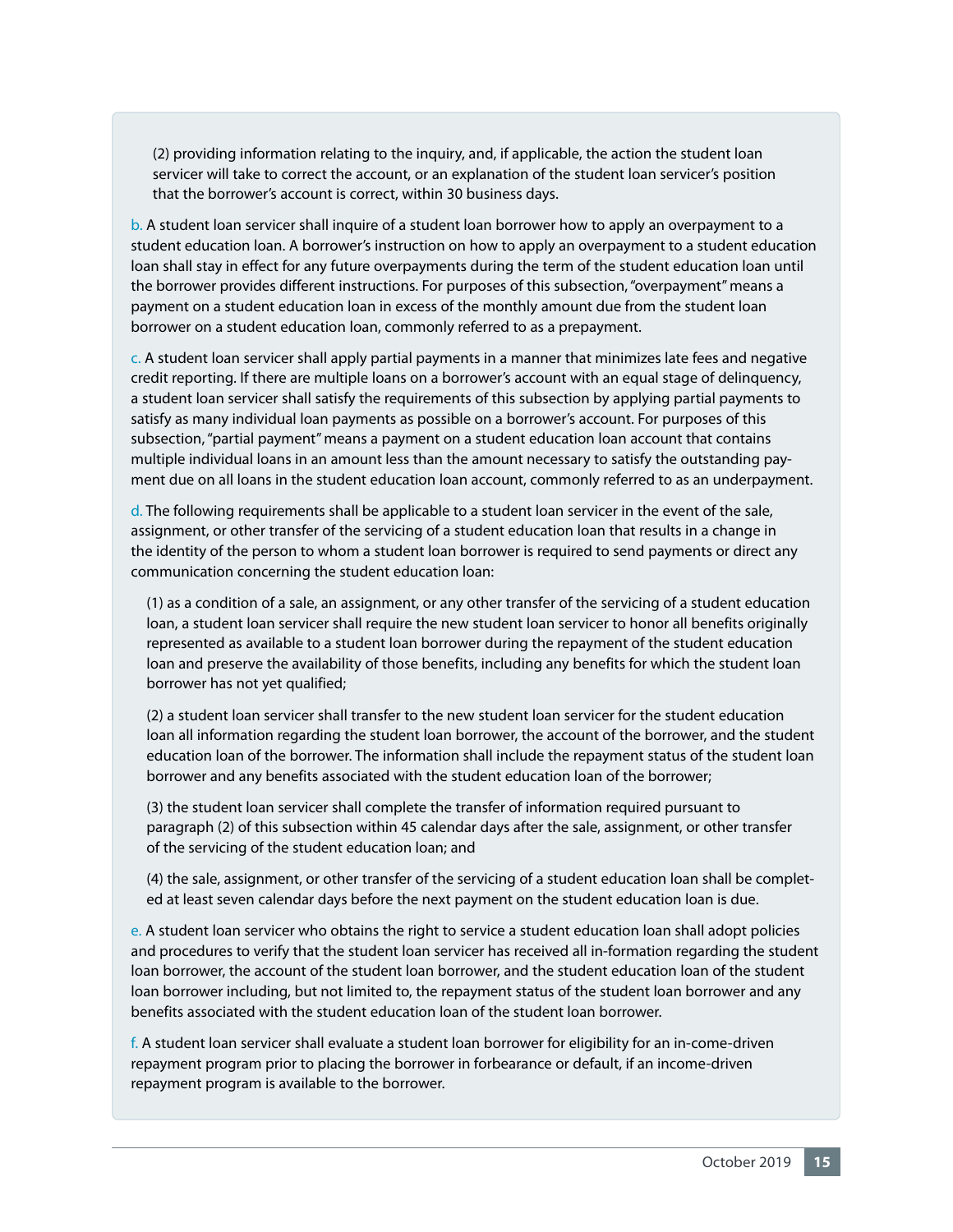# Endnotes –––––––––––––––––––––––––––––––––––––––––––––––––––––––––––––––––––––––––

1 An act concerning the appointment of a Student Loan Ombudsman, regulating student loan servicers, amending P.L.2005, c.1991, and supplementing Title 17 of the Revised Statutes: https://www.njleg.state.nj.us/2018/Bills/PL19/ 200\_.PDF.

2 Colorado Student Loan Servicers Act: https://leg.colorado.gov/sites/default/files/2019a\_002\_signed.pdf.

3 12 CFR § 1090.106.

4 Reissuance of Final Audit Report, "Federal Student Aid: Additional Actions Needed to Mitigate the Risk of Servicer Noncompliance with Requirements for Servicing Federally Held Student Loans," U.S. Dept. of Ed. Office of Inspector General (March 5, 2019) https://www2.ed.gov/about/offices/list/oig/auditreports/fy2019/a05q0008.pdf.

5 Press release: Education Department to Implement Improved Customer Service and Enhanced Protections for Student Loan Borrowers, U.S. Dept. of Ed. (July 20, 2016) retrieved: https://www.ed.gov/news/press-releases/education-department-implement-improved-customer-service-and-enhanced-protections-student-loan-borrowers.

6 Press release: Memorandum from Secretary of Education Betsy DeVos to FSA Chief Operating Officer James Runcie Regarding Student Loan Servicer Recompete, U.S. Dept. of Ed. (April 11, 2017) Retrieved: https://www.ed.gov/news/ press-releases/memorandum-secretary-education-betsy-devos-fsa-chief-operating-officer-james-runcie-regarding-student-loan-servicer-recompete.

7 Douglas-Gabriel, Danielle "Student Loan Servicer Navient Hit With Three Government Law Suits in One Day" Washington Post ( (Jan. 18, 2017) https://www.washingtonpost.com/news/grade-point/wp/2017/01/18/student-loanservicer-navient-hit-with-three-government-lawsuits-in-one-day/.

8 CFPB Reply to Mot. For Summ. J. at 12.

9 CFPB Reply to Mot. For Summ. J exhibit #2.

10 CFPB Reply to Mot. For Summ. J. at 14.

11 Letter from CA Rep Mark Stone et al., California State Representative, to The Hon. Betsy DeVos, U.S. Sec. of Ed. (March 19, 2018) https://a29.asmdc.org/sites/a29.asmdc.org/files/pdf/doe-letter-re-student-loan-servicing.pdf.

12 An Act Concerning a Student Loan Bill of Rights: https://www.cga.ct.gov/2015/act/pa/2015PA-00162-R00HB-06915- PA.htm.

13 Student loan servicers: licensing and regulation: Student Loan Servicing Act https://leginfo.legislature.ca.gov/faces/ billCompareClient.xhtml?bill\_id=201520160AB2251.

14 Student Loan Servicing Rights Act: http://www.ilga.gov/legislation/ilcs/ilcs5.asp?ActID=3830&ChapterID=18.

15 Student Loan Ombudsman Establishment and Servicing Regulation Amendment Act of 2016: http://lims.dccouncil. us/Download/36411/B21-0877-SignedAct.pdf.

16 Federal Register "Federal Preemption and State Regulation of the Department of Education's Federal Student Loan Programs and Federal Student Loan Servicers" (March 12, 2018) https://www.federalregister.gov/documents/2018/03/12/2018-04924/federal-preemption-and-state-regulation-of-the-department-of-educations-federal-student-loan (this interpretation holds no force of law and does not conform with the Administrative Procedures Act).

17 Id.

18 Letter from Diane Auer Jones, Principal Deputy Undersecretary, Department of Education to Sen. Patty Murray, Senator from Washington, US Senate (June 24, 2019).

19 Sign On Letter to Congress re Student Loan Preemption, Mar. 15, 2018, https://nj.gov/oag/newsreleases18/2018-0315\_AG-Letter-to-Congress-Opposing-Student-Loan-Preemption.pdf.

20 New poll: Mainers struggle to pay down student debt, say loan servicers are making matters worse, Maine Center for Economic Policy, https://www.mecep.org/new-poll-mainers-struggle-to-pay-down-student-debt-say-loan-servicers-aremaking-matters-worse/.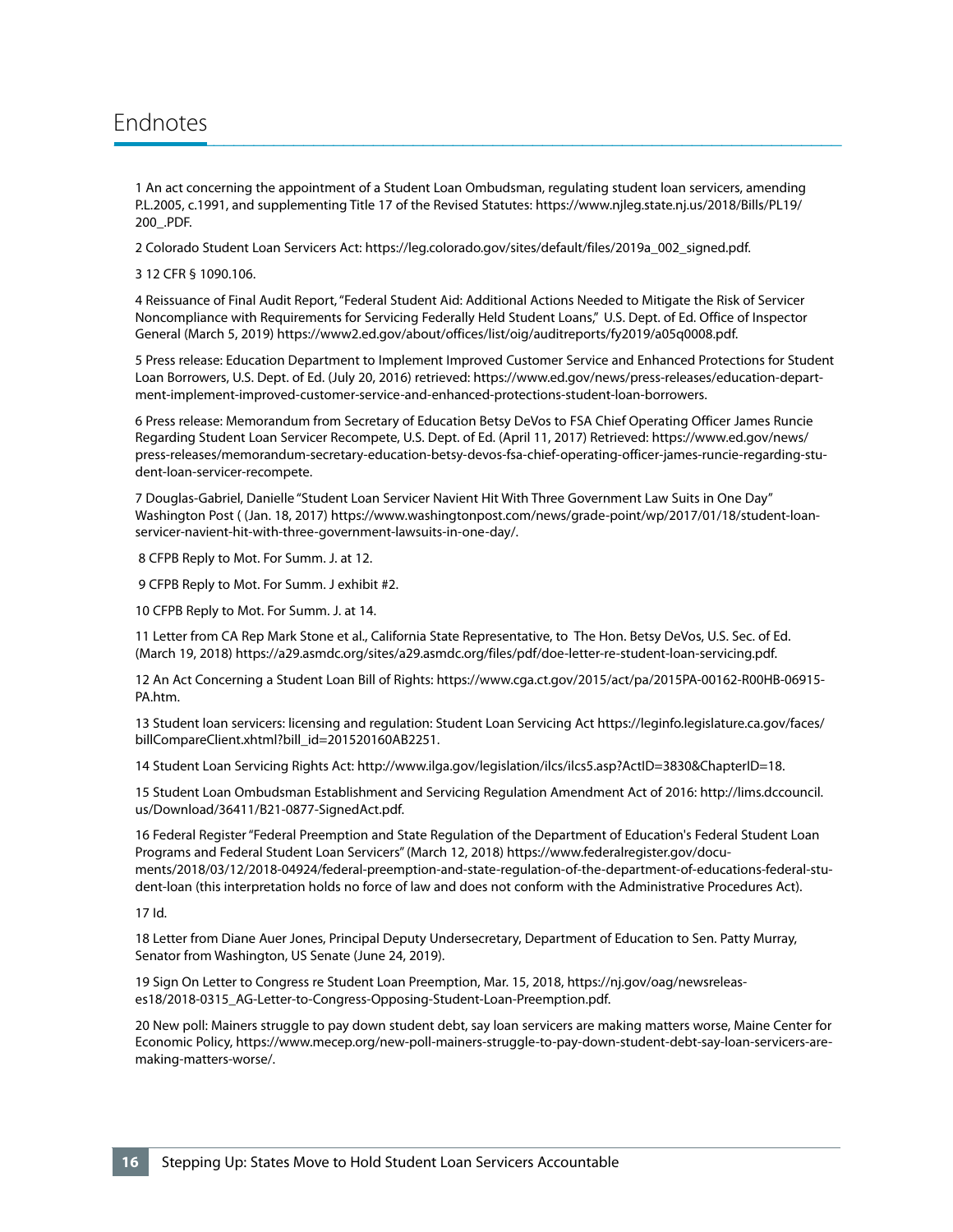21 Student Loan Debt Survey, Gonzales Research Maryland Poll, Gonzales Research & Media Services, April 2018, https://www.responsiblelending.org/sites/default/files/nodes/files/research-publication/gonzales-poll-student-loandebt-apr2018.pdf.

22 NY Banking Law, Article 14-A: https://www.nysenate.gov/legislation/laws/BNK/A14-A.

23 Colorado Student Loan Servicers Act: https://leg.colorado.gov/sites/default/files/2019a\_002\_signed.pdf.

24 The Student Loan Bill of Rights: https://legislature.maine.gov/legis/bills/bills\_129th/billtexts/SP028501.asp.

25 Student Loan Bill of Rights Act: http://webserver.rilin.state.ri.us/BillText/BillText19/HouseText19/H5936A.pdf.

26 An act concerning the appointment of a Student Loan Ombudsman, regulating student loan servicers, amending P.L.2005, c.1991, and supplementing Title 17 of the Revised Statutes: https://www.njleg.state.nj.us/2018/Bills/PL19/ 200\_.PDF.

27 Connecticut law requires banks to comply with prohibited acts, but does not require licensing of banks as student loan servicers.

28 Burns, Hilary "Nelnet Withdraws Application for Industrial Loan Charter" American Banker (Sept. 26, 2018) https://www.americanbanker.com/news/nelnet-withdraws-application-for-industrial-loan-charter.

29 Connecticut, Illinois, Washington, Virginia, Maryland, Colorado, Maine, New Jersey, Nevada, and the District of Columbia have all established a public-facing student loan ombudsman or advocate position.

30 See *Nelson v. Great Lakes Educational Loan Services, Inc.,* 928 F.3d 639 (7th Cir. June 27, 2019); *Hyland v. Navient Corp.,* 2019 WL 2918238 (S.D.N.Y. July 8, 2019).

31 *Nelson v. Great Lakes Educational Loan Services, Inc.,* 928 F.3d 639 (7th Cir. June 27, 2019).